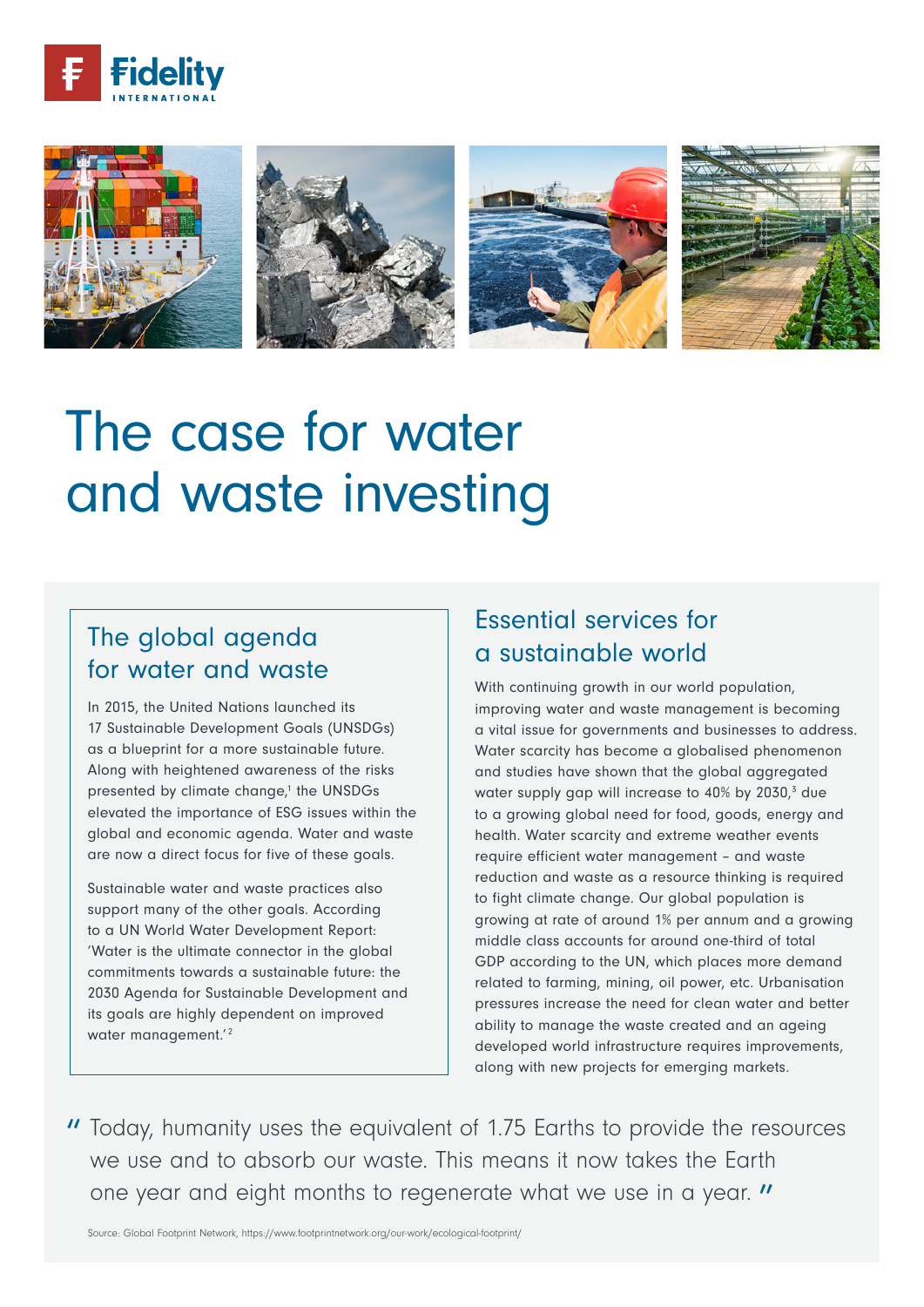Paying with plastic: More than 90 countries have restrictions on single use plastics

#### Plastic-bag bans, 2021



\*Can also include charges. Some bans not in effect yet.<br>Cause Highed National readings and the Source: United Nations; media reports.

> As emerging markets grow, so do wealth and consumption habits, which increase the demand for water-intensive goods and increase the amount of waste generated. As our ageing population increases, this places higher health standards and regulation should be increased value for new services and technology.

As standards of living surge and drive consumption, these rapidly evolving industries have the potential to make a significant impact on public health, economic prosperity and environmental protection. There is an opportunity for investors to harness growth in demand for these services and contribute to their capacity for sustainable resource management for the benefit of both people and the planet.

#### Policy reforms foster opportunity

This global focus on policies that support responsible and efficient use of resources and materials is giving rise to greater regulatory scrutiny of water consumption and waste disposal practices.

Major public and private spending is expected to support a wider range of technologies, products and services that enable more efficient management of water and waste. This complexity in the value chain for both sectors gives rise to investment opportunities in companies where innovation is driving sustainability and growth.

Morgan Stanley's Institute for Sustainable Investing<sup>4</sup> has been polling investors since 2015 on their thoughts and attitudes around ESG. When asked about which areas of ESG investors were most passionate about, climate change and plastic reduction topped their list. Sustainable investing is expected to continue to accelerate and attract more assets as investors increasingly recognise the value of ESG data, driving the full integration of sustainable investing into mainstream investing.

# Sustainable waste solutions will provide benefits to society and investors

Sustainable waste solutions (i.e. solutions that reduce, reuse or recycle waste) have the potential to provide greater structural changes for environmentally friendly waste practices in society. For investors, sustainable waste solutions are in the early stages of market penetration, and where operating in markets with supportive environmental regulation have the potential to force adoption of these solutions. This is expected to present long-term, structural growth opportunities.

A secure water supply is an economic imperative as well as a goal for a sustainable future. Many industries rely on water for production, from agriculture to energy, from mining to semiconductor manufacturing. With the expected acceleration in demand for water for human consumption and industrial production, it's clear that companies and governments are both facing a future where access to water is high on their agenda.

# Technology for water-wise operations

Only 0.5% of the water on our planet is available as fresh water.<sup>5</sup> Solving the equation of growing demand for this finite supply is creating a flourishing water industry that supports less wasteful distribution and use of water as well as water treatment and recycling. Water infrastructure and technology companies are supplying everything from filter membranes to pumps and equipment and software to track data and analytics for water usage and quality. For both businesses and consumers, there is an economic incentive to seek out sustainable solutions to reduce water consumption.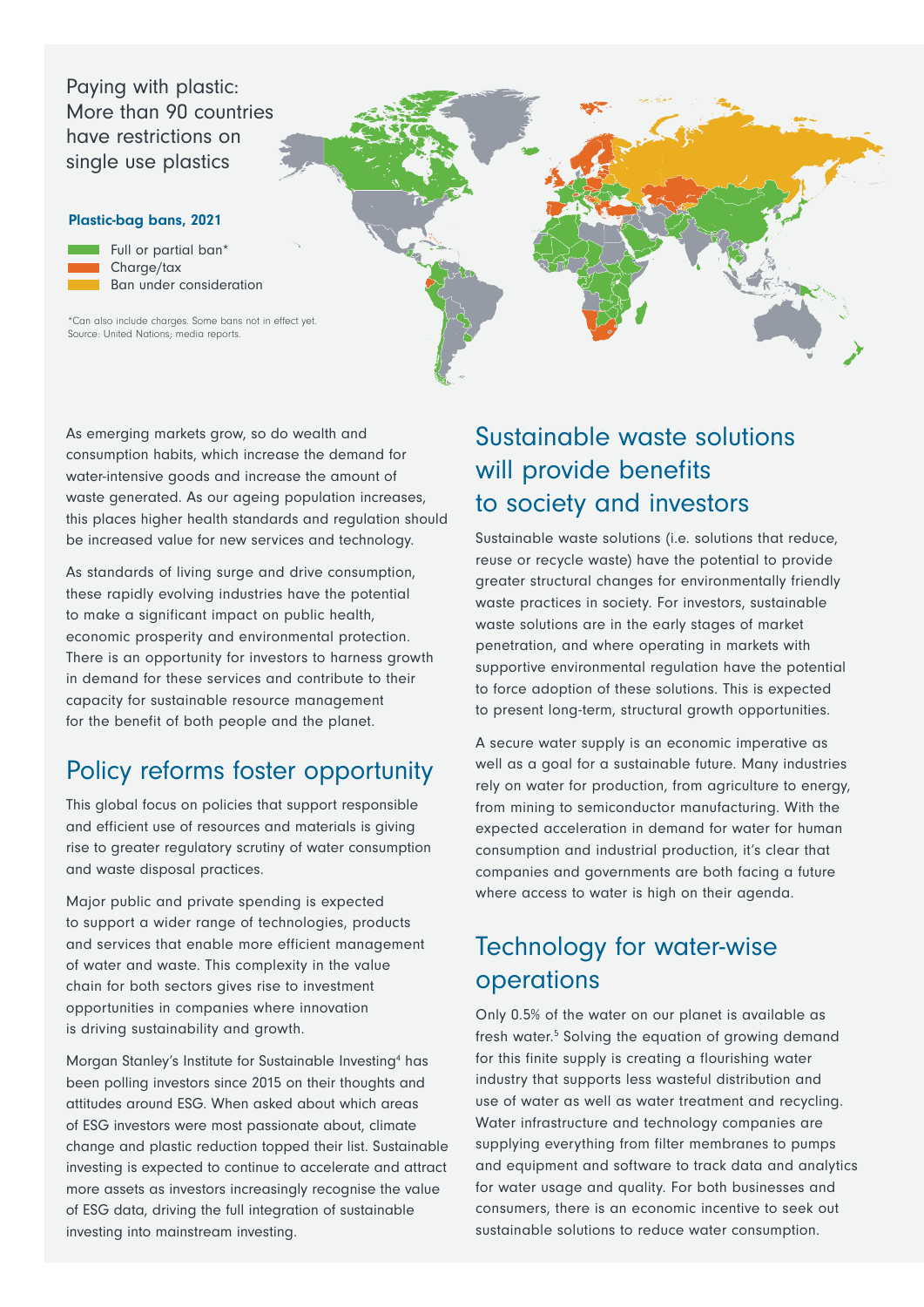### Case study: Energy Recovery

An innovative company in the water sector is Energy Recovery. Energy Recovery produces pumps that reduce energy consumption of desalination. This helps to make desalination plants more economic, scalable and environmentally friendly (Energy Recovery's flagship product helped customers save c.\$2.6 billion in energy costs and avoid c.12.5 million metric tons of CO<sub>2</sub>).<sup>6</sup> Improved economies of scale are expected to help to increase adoption of desalinisation where there are no other economic alternatives. This in turn helps to improve the clean water supply. The company also applies this pump technology to the following industries:

Industrial wastewater treatment – Its products help to make treatment of wastewater from industrial processes cheaper, increasing the potential for industrial wastewater penetration to go up and for the quality of water sources in industrial areas to increase.

Commercial refrigeration systems (such as those used in supermarkets) – Conventional refrigeration



On the sustainability side, the company has strong characteristics across all E, S and G attributes. On the environmental side, its products are heavily aligned to clean technologies. The company has a strong anti-corruption framework in place. The company employs an above-average focus on innovation capacity, which translates into a high-quality product offering. The company's governance is aligned with shareholder interests and promotes independent oversight.

#### Case study: Biffa

A key environmental issue today is the 'plastic planet', where plastic waste is both polluting our oceans and plastic production is contributing to high  $CO<sub>2</sub>$ emissions. We are therefore very excited about Biffa, an integrated waste management company operating exclusively in the UK, with leading plastic recycling and food waste reduction initiatives.

Central to the stock's investment thesis is Biffa's dominant and leading position in the industrial and commercial waste collection segment, along with new waste recycling and recovery opportunities, particularly within plastic recycling. Biffa plans to quadruple its plastic recycling capacity by 2030, providing significant growth tailwinds. Furthermore, the company has recently acquired Company Shop, the UK's biggest food retailer that distributes surplus food stock.

Company Shop buys products that would go to waste from retailers and food producers, and then sells the products at very cheap prices to people on low-income support. This will act to further reduce landfill in the UK, provide social benefits to UK communities, and provide Biffa with enhanced waste management solutions for customers (i.e. clients can reduce waste volumes and cost by earning a small income, by diverting excess stock to Company Shop).

Furthermore, as market leaders of UK waste collection, Biffa is uniquely positioned to control its own recycling

feedstock. This will generate higher quality input material and should generate a higher yield from its recycling business, along with high barriers to entry.

Upcoming regulation has the potential to rapidly accelerate customer adoption of Biffa's plastic recycling facilities, such as the introduction of the UK plastic tax in 2022 (a tax levied on manufacturers and importers of all packaging containing less than 30% recycled plastic) and Extended Producer Reforms (introduced to shift the full cost of collection, recycling and responsible end-of-life disposal of products on producers). With the introduction of these reforms, firms have no choice but to address and adopt plastic recycling efforts, which will provide meaningful opportunities for those with recycling capacity, of which Biffa has a leading position in the UK market.

On a sustainability basis, the company is a sustainability leader when it comes to recycling. The company has strong and credible GHG emission reduction targets and is the market leader in the UK for food-grade plastic recycling. Additional environmental goals include deployment of an electric truck fleet (cease using fossil fuel trucks by 2040) and 100% renewable electricity by 2050. From a social perspective, Biffa gives generously to the community (targeting £15 million by 2030 and £25 milion by 2030), and has ambitious targets for employee training, health and safety, along with gender diversity targets. On the governance side, the company offers a high-quality board and management team.